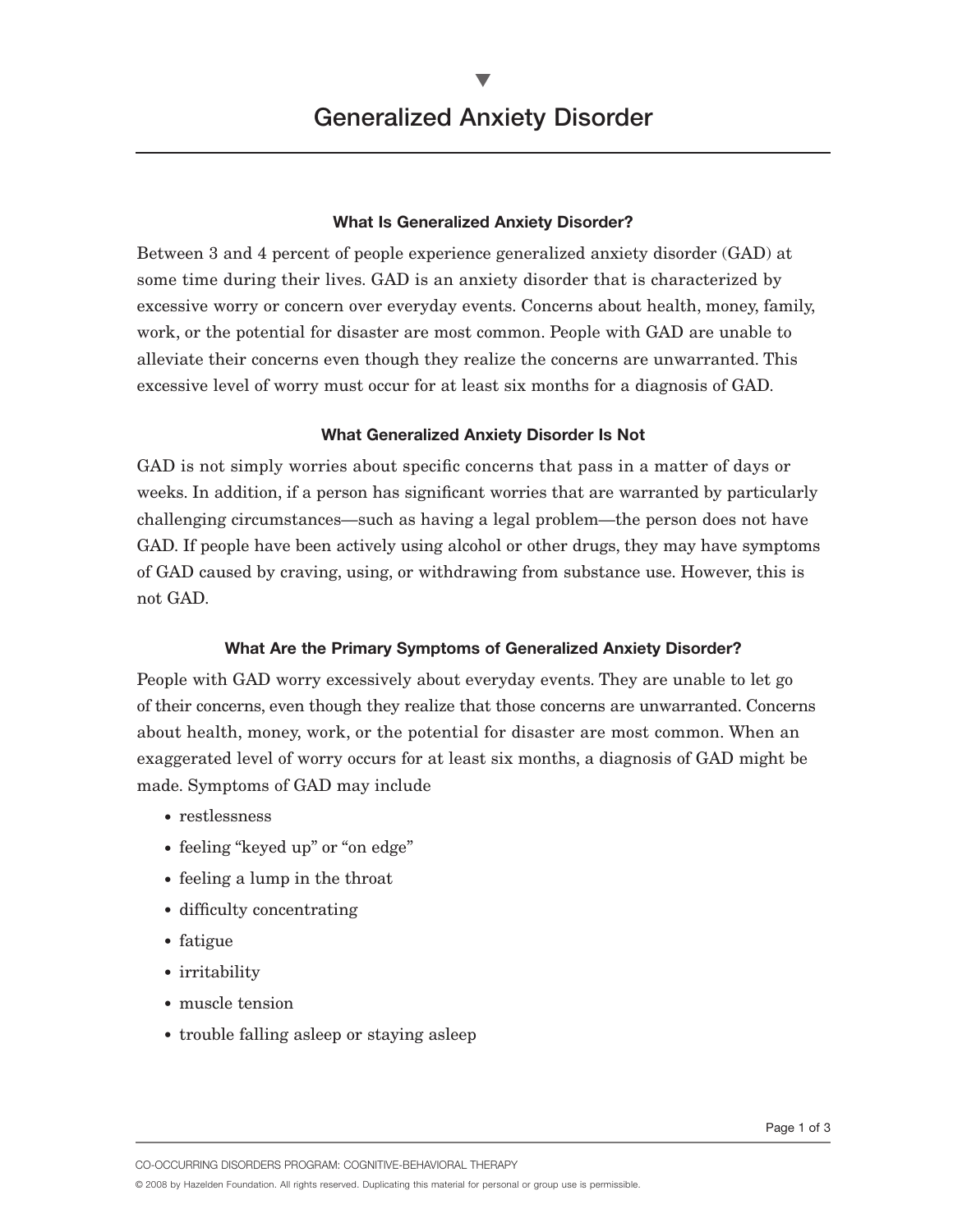#### **What Is the Cause of Generalized Anxiety Disorder?**

Many people with GAD have experienced symptoms since childhood, but people also develop it later in adulthood. Certain factors, such as childhood adversity, illness, stress, personality, and genetics, may increase the risk of developing GAD. The causes are therefore complex and not yet fully understood by scientists.

### **What Are the Usual Treatments for Generalized Anxiety Disorder?**

Medications and therapy are the two main treatment options for GAD. Effective medications include benzodiazepines, buspirone, and antidepressants. In some cases, more than one medication may be used at the same time. It may take several weeks for medications to be effective.

Cognitive-behavioral therapy (CBT) is the most effective type of therapy used to treat GAD. CBT for GAD involves teaching people strategies for relaxing, coping with anxiety, challenging negative thoughts, and replacing negative thoughts with more positive ones.

# **How Does the Use of Alcohol and Other Drugs Affect Generalized Anxiety Disorder?**

Many people try to use alcohol or other drugs to reduce the symptoms of anxiety. Although these substances may provide short-term relief, they ultimately make the symptoms of anxiety worse. Drug use hinders the development of coping skills, and it may also result in the development of a substance use disorder. Also, because benzodiazepines—one type of medication often used to treat GAD—are addictive, they can further complicate recovery from co-occurring GAD and a substance use disorder.

# **How Does Generalized Anxiety Disorder Affect Addiction Treatment and Recovery?**

Once people with GAD stop using drugs or alcohol, their anxiety symptoms sometimes reappear or get worse. These anxiety symptoms may place them at increased risk for a relapse to substance use. Addiction treatment helps manage these symptoms, but people may still be highly distressed by their anxiety and impatient with the pace of their recovery, which may tempt them to return to substance use. If medications are used, antidepressants are probably the best choice because they are not addictive. Benzodiazepines tend to reduce anxiety more quickly, but they also lead to "rebound anxiety" when the medication wears off after a few hours, which can contribute to developing an addiction. CBT, a therapy that does not use medication, may be the most risk-free approach to treating GAD for people with a substance use disorder.

CO-OCCURRING DISORDERS PROGRAM: COGNITIVE-BEHAVIORAL THERAPY

© 2008 by Hazelden Foundation. All rights reserved. Duplicating this material for personal or group use is permissible.